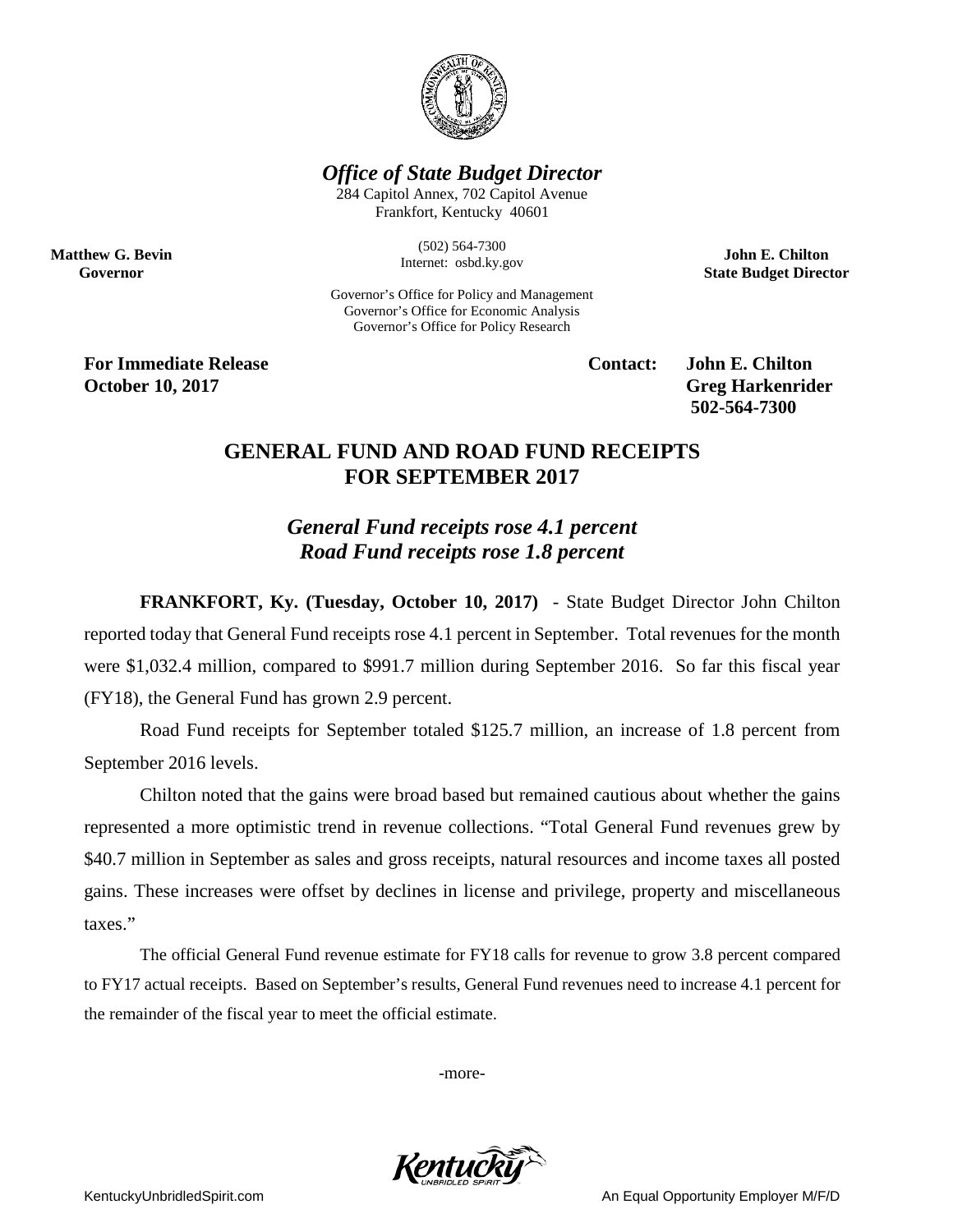"September was a pretty good month," stated Director Chilton. "However, we continue to expect that fiscal year revenues will face headwinds and we will be cautious with our planning in the coming months."

Among the major accounts:

- Individual income taxes increased 5.2 percent as a 7.5 percent increase in withholding and a small gain in net returns offset declines in fiduciary and declarations. Year-to-date collections are up 3.0 percent.
- Sales tax revenues grew 5.4 percent in September, which is the highest monthly percentage increase since last September. Collections have increased 0.8 percent for the year.
- Corporation income tax receipts increased 8.4 percent for the month and have grown 12.6 percent in the first three months of the year.
- Cigarette taxes fell 1.2 percent in September and have declined 3.7 percent for the first three months of the fiscal year.
- Property taxes fell 10.8 percent in September but are up 2.5 percent for the year.
- Coal severance tax receipts grew 0.6 percent for the month. Year-to-date collections are up 5.9 percent.
- Lottery revenues declined 14.1 percent in September and are down 5.4 percent for the year.

Road Fund receipts grew 1.8 percent in September with collections of \$125.7 million. Year-todate collections have fallen 0.5 percent compared to last year's total. The official Road Fund revenue estimate calls for a 2.0 percent decrease in receipts for the entire fiscal year (FY18). Based on yearto-date collections, revenues can fall 2.5 percent for the remainder of the fiscal year to meet the estimate.

Among the accounts:

- Motor fuels receipts rose 1.8 percent in September and have grown 0.1 percent for the year.
- Motor vehicle usage collections decreased 8.7 percent for the month. Year-to-date collections are down 4.4 percent.
- License and privilege taxes grew \$5.6 million in September. For the first three months of the fiscal year, receipts are up 7.4 percent.
- Nontax receipts decreased \$900,000 in September and have declined 1.1 percent for the year.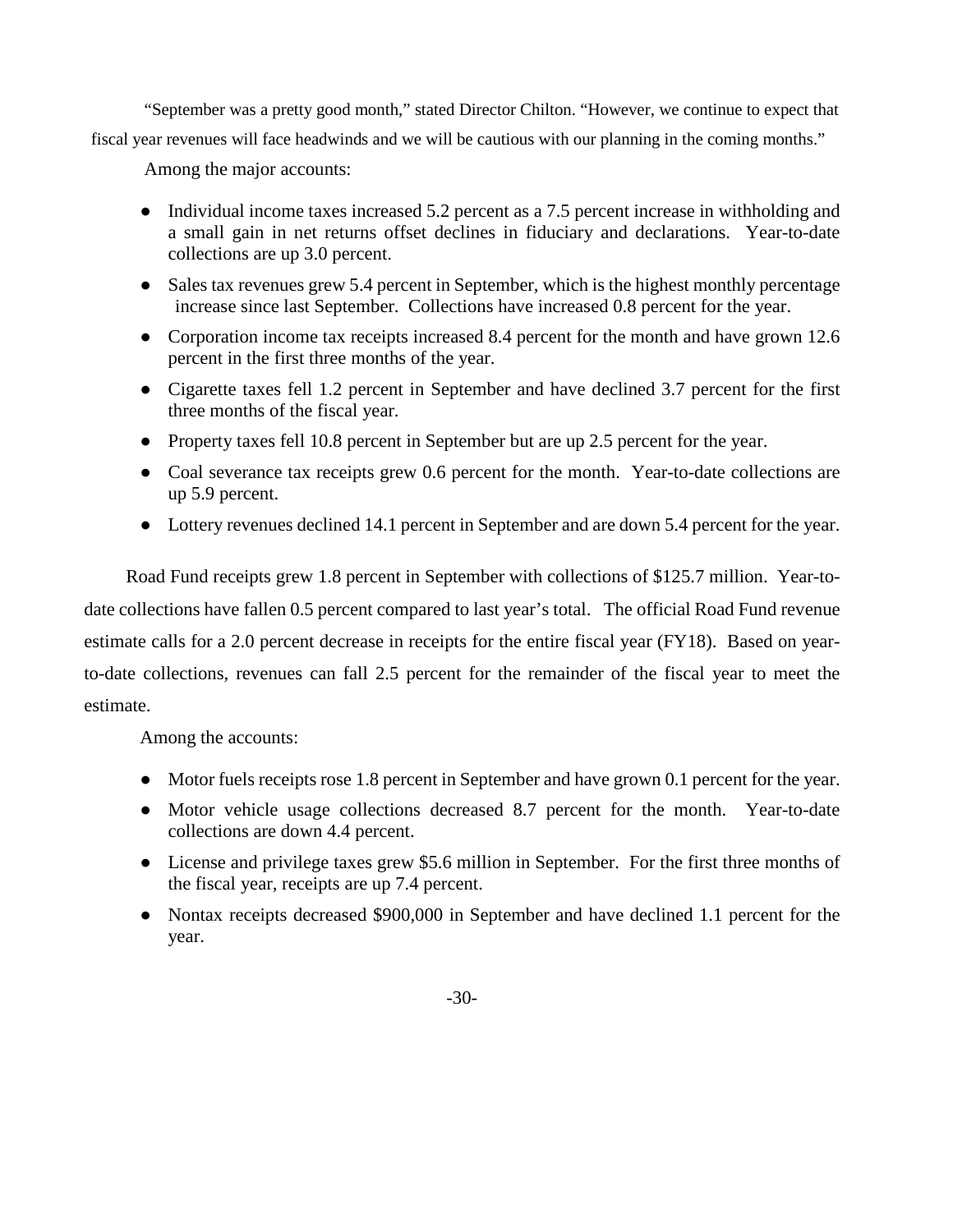## KENTUCKY STATE GOVERNMENT REVENUE 1. GENERAL FUND REVENUE

|                                                  | <b>SEPTEMBER</b> | <b>SEPTEMBER</b> |              | <b>JULY THROUGH SEPTEMBER</b> |                 |          |
|--------------------------------------------------|------------------|------------------|--------------|-------------------------------|-----------------|----------|
|                                                  | 2017             | 2016             | % Change     | FY 2018                       | FY 2017         | % Change |
| <b>TOTAL GENERAL FUND</b>                        | \$1,032,399,868  | \$991,672,077    | 4.1%         | \$2,553,562,721               | \$2,482,372,191 | 2.9%     |
| Tax Receipts                                     | \$1,012,102,209  | \$969,392,541    | 4.4%         | \$2,480,757,948               | \$2,410,951,877 | 2.9%     |
| Sales and Gross Receipts                         | \$374,150,299    | \$357,700.769    | 4.6%         | \$1,055,029,875               | \$1,048,818,108 | $0.6\%$  |
| <b>Beer Consumption</b>                          | 643,231          | 640,362          | 0.4%         | 1,779,571                     | 1,725,849       | $3.1\%$  |
| Beer Wholesale                                   | 6,024,821        | 5,627,383        | 7.1%         | 17,104,433                    | 16,663,784      | 2.6%     |
| Cigarette                                        | 17,429,842       | 17,640,805       | $-1.2%$      | 55,107,667                    | 57,242,279      | $-3.7%$  |
| <b>Distilled Spirits Case Sales</b>              | 12,820           | 11,581           | 10.7%        | 38,149                        | 35,998          | 6.0%     |
| <b>Distilled Spirits Consumption</b>             | 1,181,908        | 1,086,135        | 8.8%         | 3,542,671                     | 3,388,958       | 4.5%     |
| <b>Distilled Spirits Wholesale</b>               | 3,608,383        | 3,210,599        | 12.4%        | 10,822,379                    | 10,057,280      | 7.6%     |
| Insurance Premium                                | 35,329,904       | 35.746.010       | $-1.2%$      | 35,967,495                    | 37,051,246      | $-2.9%$  |
| Pari-Mutuel                                      | 372,357          | 313,091          | 18.9%        | 1,229,876                     | 1,109,502       | 10.8%    |
| Race Track Admission                             | 14,762           | 0                | ---          | 99,059                        | 80,349          | 23.3%    |
| Sales and Use                                    | 300,418,896      | 284,958,243      | 5.4%         | 902,963,933                   | 895,514,677     | 0.8%     |
| Wine Consumption                                 | 264,510          | 266,689          | $-0.8%$      | 744,884                       | 743,155         | 0.2%     |
| Wine Wholesale                                   | 1,501,147        | 1,489,539        | 0.8%<br>8.4% | 4,070,336                     | 4,129,937       | $-1.4%$  |
| <b>Telecommunications Tax</b>                    | 5,209,912        | 4,806,458        |              | 15,775,132                    | 15,603,077      | 1.1%     |
| <b>Other Tobacco Products</b><br>Floor Stock Tax | 2,137,808<br>0   | 1,903,875        | 12.3%        | 5,785,274                     | 5,471,974       | 5.7%     |
|                                                  |                  | 0                | ---          | (982)                         | 43              |          |
| License and Privilege                            | \$12,784         | \$312,484        | $-95.9%$     | (\$366,514)                   | (\$1,147,471)   |          |
| Alc. Bev. License Suspension                     | 80,500           | 51,450           | 56.5%        | 133,850                       | 136,650         | $-2.0%$  |
| <b>Corporation License</b>                       | 2,549            | (32, 926)        | ---          | 10,897                        | (22, 646)       |          |
| <b>Corporation Organization</b>                  | 9,980            | 0                | ---          | 12,375                        | 5,945           | 108.2%   |
| Occupational Licenses                            | 12,424           | 13,523           | $-8.1%$      | 36,866                        | 41,957          | $-12.1%$ |
| Race Track License                               | 5,075            | 0                | ---          | 100,075                       | 95,000          | 5.3%     |
| <b>Bank Franchise Tax</b>                        | (159,086)        | 218,827          |              | (844, 729)                    | (1,589,026)     |          |
| <b>Driver License Fees</b>                       | 61,343           | 61,609           | $-0.4%$      | 184.153                       | 184,648         | $-0.3%$  |
| Natural Resources                                | \$11,227,789     | \$10,377,339     | 8.2%         | \$33,689,669                  | \$30,436,526    | 10.7%    |
| <b>Coal Severance</b>                            | 8,520,965        | 8,473,031        | 0.6%         | 25,287,648                    | 23,884,809      | 5.9%     |
| Oil Production                                   | 408,625          | 393,249          | 3.9%         | 1,148,457                     | 1,243,610       | $-7.7%$  |
| <b>Minerals Severance</b>                        | 1,844,327        | 1,339,400        | 37.7%        | 5,537,595                     | 4,485,334       | 23.5%    |
| Natural Gas Severance                            | 453,871          | 171,660          | 164.4%       | 1,715,968                     | 822,772         | 108.6%   |
| Income                                           | \$607,721,732    | \$580,204,581    | 4.7%         | \$1,320,407,472               | \$1,263,965,074 | 4.5%     |
| Corporation                                      | 132,280,245      | 122,082,956      | 8.4%         | 153,636,467                   | 136,478,444     | 12.6%    |
| Individual                                       | 447,904,989      | 425,953,668      | 5.2%         | 1,123,303,844                 | 1,090,295,534   | 3.0%     |
| <b>Limited Liability Entity</b>                  | 27,536,498       | 32, 167, 958     | $-14.4%$     | 43,467,161                    | 37,191,097      | 16.9%    |
| Property                                         | \$13,657,720     | \$15,312,157     | $-10.8%$     | \$53,652,955                  | \$52,348,575    | 2.5%     |
| <b>Building &amp; Loan Association</b>           | 0                | 0                | ---          | 10,684                        | 16,633          | $-35.8%$ |
| General - Real                                   | (744, 800)       | 34,648           | ---          | (722, 930)                    | 41,168          |          |
| General - Tangible                               | 9,942,550        | 9,896,581        | 0.5%         | 32,707,411                    | 31,028,971      | 5.4%     |
| Omitted & Delinquent                             | 3,168,480        | 2,923,712        | 8.4%         | 4,802,857                     | 3,736,085       | 28.6%    |
| <b>Public Service</b>                            | 1,285,186        | 2,462,099        | $-47.8%$     | 16,848,628                    | 17,525,787      | $-3.9%$  |
| Other                                            | 6,304            | (4,883)          | ---          | 6,304                         | (68)            | ---      |
| Inheritance Tax                                  | \$3,350,552      | \$3,331,611      | 0.6%         | \$12,654,997                  | \$10,559,472    | 19.8%    |
| Miscellaneous                                    | \$1,981,334      | \$2,153,599      | $-8.0%$      | \$5,689,495                   | \$5,971,593     | $-4.7%$  |
| <b>Legal Process</b>                             | 1,151,262        | 1,265,184        | $-9.0\%$     | 3,181,960                     | 3,382,142       | $-5.9\%$ |
| T. V. A. In Lieu Payments                        | 830,072          | 848,556          | $-2.2%$      | 2,490,216                     | 2,545,668       | $-2.2%$  |
| Other                                            | 0                | 39,859           | $-100.0\%$   | 17,319                        | 43,784          | $-60.4%$ |
| <b>Nontax Receipts</b>                           | \$19,984,634     | \$21,247,748     | $-5.9%$      | \$72,756,394                  | \$70,081,294    | 3.8%     |
| <b>Departmental Fees</b>                         | 1,247,023        | 1,148,962        | 8.5%         | 3,294,134                     | 3,019,735       | 9.1%     |
| PSC Assessment Fee                               | 2,511            | 18,925           | $-86.7%$     | 15,812,583                    | 12,925,985      | 22.3%    |
| Fines & Forfeitures                              | 1,488,190        | 1,642,288        | $-9.4%$      | 4,423,027                     | 4,925,999       | $-10.2%$ |
| Income on Investments                            | (546, 667)       | (36,968)         |              | (1, 136, 549)                 | (69, 550)       |          |
| Lottery                                          | 19,000,000       | 22, 127, 129     | $-14.1%$     | 55,000,000                    | 58,127,129      | $-5.4%$  |
| Miscellaneous                                    | (1,206,423)      | (3,652,588)      |              | (4,636,802)                   | (8,848,004)     |          |
|                                                  |                  |                  |              |                               |                 |          |
| <b>Redeposit of State Funds</b>                  | \$313,025        | \$1,031,788      | $-69.7%$     | \$48,379                      | \$1,339,020     | $-96.4%$ |